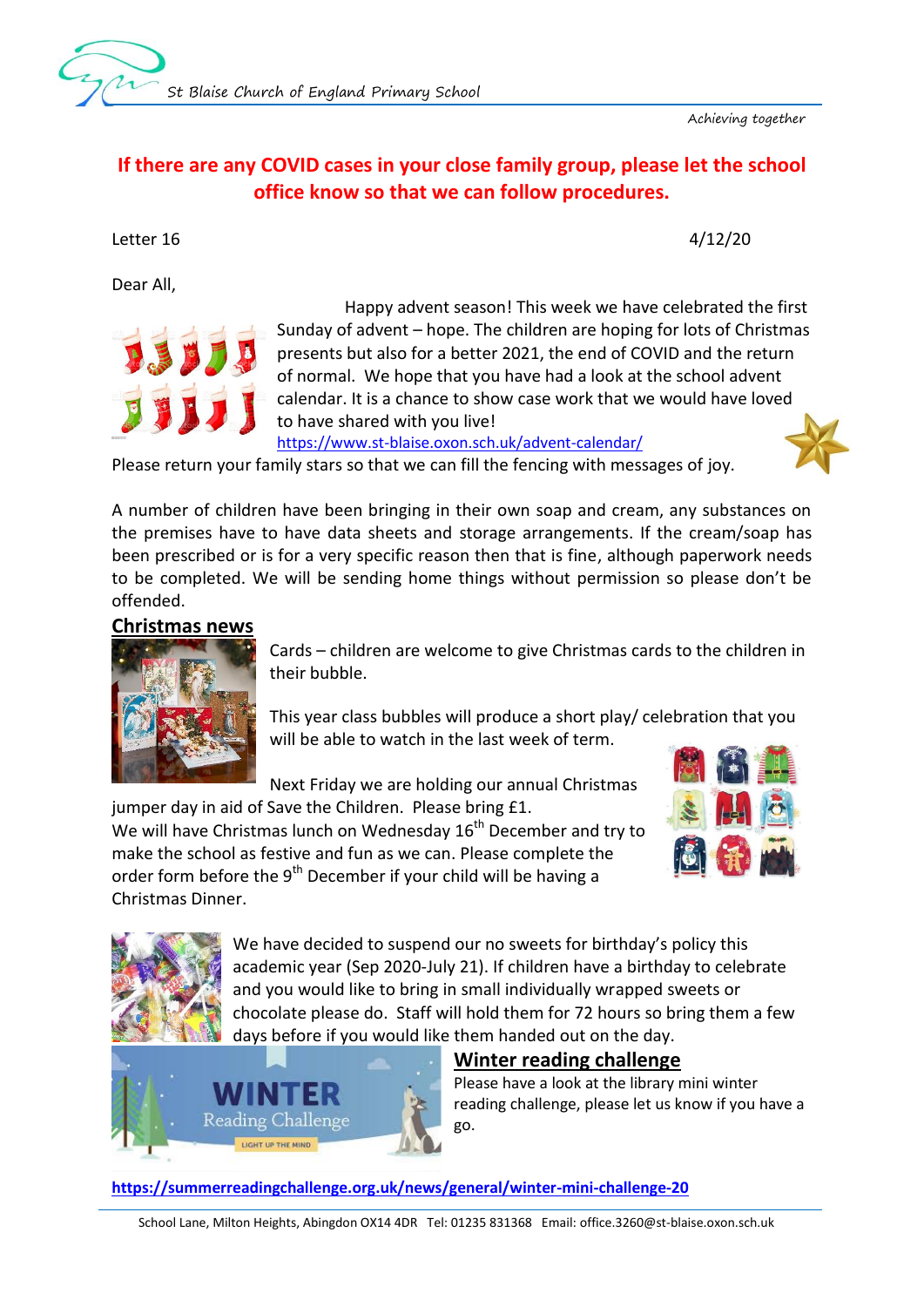

Achieving together

## **Zoom Meeting**

**I will be hosting an end of term Zoom meeting for any parents who would like to get together and just have a cup of tea and virtual chat on Dec 15th 2pm – 2.30pm. Please join me.**

**Join Zoom Meeting https://us02web.zoom.us/j/84929076346?pwd=cjB5QjVnL0l0Q0xrNEExTEx3cWVHQT09**

**Meeting ID: 849 2907 6346 Passcode: 173629**

#### **Curriculum**

Over the summer the staff re organised the school curriculum. The plans are found on the school website, <https://www.st-blaise.oxon.sch.uk/information/curriculum-information/> we asked the children for feedback regularly and will send out a questionnaire in the new year.

## **Building celebrations**

This week we officially opened our new kitchen facility. Simon from T &B and Linda cut the ribbon to mark the occasion. Simon will be leaving the site this week as he moves on to a new role, he has been a great friend to the school – we will miss him very much. We are delighted with our modernised and enlarged facilty. The take up for school meals has been fantastic. We served 49 dinners last Friday which is a school record.





I was very pleased today to be allowed a walk on the new build site. As you will have seen the first layer of the roof is on, we are waiting for the top layer which will be finished by Christmas. Next week you will see work begin on the area around the staff car park and a retaining wall will be put in next to the kitchen. The school site will be busy so please be vigilant. If you are unhappy with any of the safety measures please let me know and I will speak to T&B. A query has been raised around the builders not wearing masks –

please rest assured that if they come into the current school building they always do as they have to follow our school risk assessment.